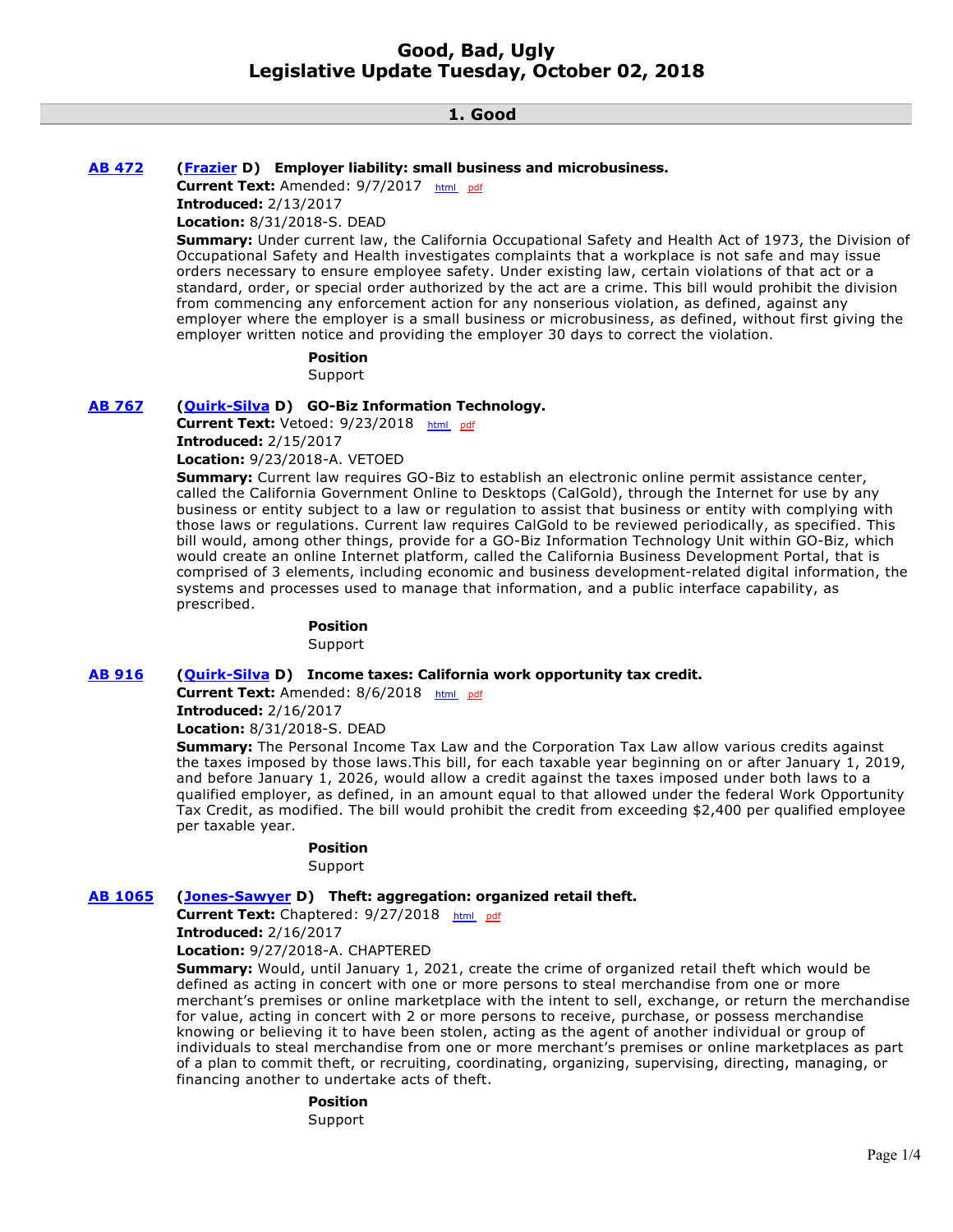# **[AB 2596](http://ctweb.capitoltrack.com/public/publishbillinfo.aspx?bi=dzBv6hp4J3l7rRR1wStLU8rfot1a8%2BnWrIT7JBpqOaUPAtdUY7XBGkQDSDnHUsfW) [\(Cooley](https://a08.asmdc.org/) D) California Economic Development Strategic Action Plan.**

Current Text: Vetoed: 9/28/2018 [html](http://ct3k1.capitoltrack.com/Bills/17Bills%5Casm%5Cab_2551-2600%5Cab_2596_95_E_bill.htm) [pdf](http://ct3k1.capitoltrack.com/Bills/17Bills%5Casm%5Cab_2551-2600%5Cab_2596_95_E_bill.pdf) **Introduced:** 2/15/2018

**Location:** 9/28/2018-A. VETOED

**Summary:** The Economic Revitalization Act establishes the Governor's Office of Business and Economic Development, also known as GO-Biz, to serve as the Governor's lead entity for economic strategy and the marketing of California on issues relating to business development, private sector investment, and economic growth. This bill would require the office to lead the preparation of a California Economic Development Strategic Action Plan, as specified, to commission a study to identify and evaluate economic development issues, and to create a comprehensive agenda and framework for inclusive statewide and regional economic growth. The bill would authorize the office to accept nonstate moneys for the purposes of commissioning the study and developing the action plan.

#### **Position**

Support

### **[SCA 8](http://ctweb.capitoltrack.com/public/publishbillinfo.aspx?bi=s6nT08ZU7PJgJl1umzUmvoDvi1Xg9KKTKi1lheuEQkpsd28wCnIzPk%2FksfIRBcqz) [\(Moorlach](https://moorlach.cssrc.us/) R) Public employee retirement benefits.**

**Current Text:** Introduced: 2/15/2017 [html](http://ct3k1.capitoltrack.com/Bills/17Bills%5Csen%5Csb_0001-0050%5Csca_8_99_I_bill.htm)  [pdf](http://ct3k1.capitoltrack.com/Bills/17Bills%5Csen%5Csb_0001-0050%5Csca_8_99_I_bill.pdf) **Introduced:** 2/15/2017

**Location:** 8/31/2018-S. DEAD

**Summary:** Would permit a government employer to reduce retirement benefits that are based on work not yet performed by an employee regardless of the date that the employee was first hired, notwithstanding other provisions of the California Constitution or any other law. The measure would prohibit it from being interpreted to permit the reduction of retirement benefits that a public employee has earned based on work that has been performed, as specified. The measure would define government employer and retirement benefits for the purposes of its provisions.

# **Position**

Support

#### **2. Bad**

### **[AB 1761](http://ctweb.capitoltrack.com/public/publishbillinfo.aspx?bi=Xczbyw2MU%2F4XtRAE1KM7hMkGfh530mO4DTE3pJVosVmTmt8lt%2Bp7t8LCs9Hr%2FgWS) [\(Muratsuchi](https://a66.asmdc.org/) D) Employee safety: hotel workers.**

Current Text: Amended: 7/2/2018 [html](http://ct3k1.capitoltrack.com/Bills/17Bills%5Casm%5Cab_1751-1800%5Cab_1761_95_A_bill.htm) [pdf](http://ct3k1.capitoltrack.com/Bills/17Bills%5Casm%5Cab_1751-1800%5Cab_1761_95_A_bill.pdf)

**Introduced:** 1/4/2018

**Location:** 8/31/2018-S. DEAD

**Summary:** Would require, among other things, that a hotel employer, as defined, provide its employees, as defined, with a panic button, as specified, in order to summon immediate assistance when working alone in the guestroom. The bill would require a hotel employer to post a specified notice in each guestroom regarding these provisions. The bill would require a hotel employer to provide paid time off to an employee who is the victim of assault in order to contact the police, a counselor, medical professional, or an attorney.

#### **Position**

Oppose

#### **[AB 2732](http://ctweb.capitoltrack.com/public/publishbillinfo.aspx?bi=Ql7JWOUjVTiaeBDuFiBiiXIpOmtczwcgF9cg3MKja5wgmvy4ZrERmCjjWQCwpfFP) [\(Gonzalez Fletcher](https://a80.asmdc.org/) D) Employment: unfair immigration-related practices: janitorial workers: sexual violence and harassment prevention training.**

Current Text: Vetoed: 10/1/2018 [html](http://ct3k1.capitoltrack.com/Bills/17Bills%5Casm%5Cab_2701-2750%5Cab_2732_91_E_bill.htm) [pdf](http://ct3k1.capitoltrack.com/Bills/17Bills%5Casm%5Cab_2701-2750%5Cab_2732_91_E_bill.pdf)

**Introduced:** 2/15/2018

**Location:** 9/30/2018-A. VETOED

**Summary:** Would make it unlawful for an employer to knowingly destroy, conceal, remove, confiscate, or possess any actual or purported passport or other immigration document, or any other actual or purported government identification document of another person in the course of committing, or with the intent to commit, trafficking, peonage, slavery, involuntary servitude, or a coercive labor practice. The bill would impose specified civil and criminal penalties for a violation. The bill would also authorize the Labor Commissioner to issue a citation for a violation, as prescribed.

# **Position**

Oppose

#### **[AB 3081](http://ctweb.capitoltrack.com/public/publishbillinfo.aspx?bi=see%2FZLlL9JGD3Gwntgj65HXvbqVoJAz1wnMQwdgZBQx52WO2ORzaRHNIuOFC43BF) [\(Gonzalez Fletcher](https://a80.asmdc.org/) D) Employment: sexual harassment.**

Current Text: Vetoed: 10/1/2018 [html](http://ct3k1.capitoltrack.com/Bills/17Bills%5Casm%5Cab_3051-3100%5Cab_3081_91_E_bill.htm) [pdf](http://ct3k1.capitoltrack.com/Bills/17Bills%5Casm%5Cab_3051-3100%5Cab_3081_91_E_bill.pdf) **Introduced:** 2/16/2018 **Location:** 9/30/2018-A. VETOED **Summary:** Current law requires a client employer, as defined, to share with a labor contractor, as defined, all civil legal responsibility and civil liability for all workers supplied by that labor contractor for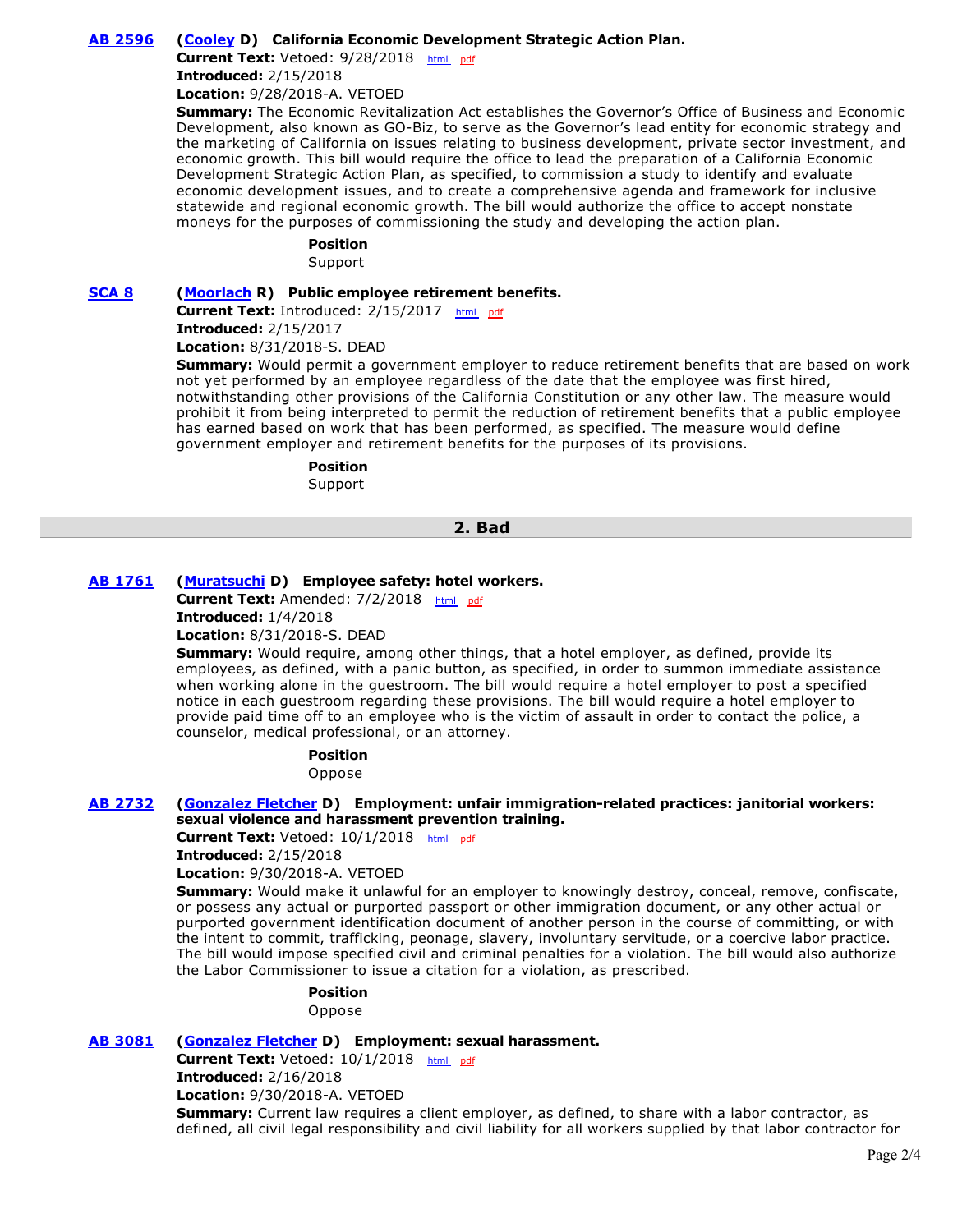the payment of wages and the failure to obtain valid workers' compensation coverage. This bill would require a client employer to share with a labor contractor all civil legal responsibility and civil liability for harassment for all workers supplied by that labor contractor.

# **Position**

Oppose

### **[SCR 100](http://ctweb.capitoltrack.com/public/publishbillinfo.aspx?bi=hi2MJJ26Ef4%2BJnun2UvX8nJGR3GzsdlJIGoWNvd8PMKUYNhFZIf%2BAp8JsGEPW8S5) [\(Lara](http://sd33.senate.ca.gov/) D) Safe Drinking Water and Toxic Enforcement Act of 1986: list of chemicals known to cause cancer or reproductive toxicity: processed meat.**

**Current Text:** Amended: 4/9/2018 [html](http://ct3k1.capitoltrack.com/Bills/17Bills%5Csen%5Csb_0051-0100%5Cscr_100_98_A_bill.htm)  [pdf](http://ct3k1.capitoltrack.com/Bills/17Bills%5Csen%5Csb_0051-0100%5Cscr_100_98_A_bill.pdf)

**Introduced:** 2/12/2018

**Location:** 8/31/2018-S. DEAD

**Summary:** Would provide that the Legislature resolves that the Office of Environmental Health Hazard Assessment expeditiously review the International Agency for Research on Cancer monograph relating to processed meat and add "processed meat for consumption" to the list of chemicals known to the state to cause cancer or reproductive toxicity.

# **Position**

Oppose

**[SJR 18](http://ctweb.capitoltrack.com/public/publishbillinfo.aspx?bi=FpJgizt1tpE3IK8ZqN0KaE7H6mL7DzTjynssg7yvQrO04MdqdyPsnrIwg7rmCzFf) [\(Hueso](http://sd40.senate.ca.gov/) D) Federal Tax Cuts and Jobs Act: repeal. Current Text:** Introduced: 1/31/2018 [html](http://ct3k1.capitoltrack.com/Bills/17Bills%5Csen%5Csb_0001-0050%5Csjr_18_99_I_bill.htm)  [pdf](http://ct3k1.capitoltrack.com/Bills/17Bills%5Csen%5Csb_0001-0050%5Csjr_18_99_I_bill.pdf) **Introduced:** 1/31/2018 **Location:** 8/31/2018-S. DEAD **Summary:** This measure would respectfully urge the Congress of the United States to act now to repeal the Tax Cuts and Jobs Act.

> **Position**  Oppose

# **3. Ugly**

# **[AB 3080](http://ctweb.capitoltrack.com/public/publishbillinfo.aspx?bi=4vWJOgDTkT6IoLMCc6MrBS8yTCAkwea%2BqrKoueTbgGzQnlnnIvOGJ%2B6Yt1d%2BZpb%2F) [\(Gonzalez Fletcher](https://a80.asmdc.org/) D) Employment discrimination: enforcement.**

Current Text: Vetoed: 10/1/2018 [html](http://ct3k1.capitoltrack.com/Bills/17Bills%5Casm%5Cab_3051-3100%5Cab_3080_96_E_bill.htm) [pdf](http://ct3k1.capitoltrack.com/Bills/17Bills%5Casm%5Cab_3051-3100%5Cab_3080_96_E_bill.pdf)

**Introduced:** 2/16/2018

**Location:** 9/30/2018-A. VETOED

**Summary:** Would prohibit a person from, as a condition of employment, continued employment, the receipt of any employment-related benefit, or as a condition of entering into a contractual agreement, prohibiting an applicant for employment, employee, or independent contractor from disclosing to any person an instance of sexual harassment that the employee or independent contractor suffers, witnesses, or discovers in the workplace or in the performance of the contract, or otherwise opposing any lawful practice, or from exercising any right or obligation or participating in any investigation or proceeding with respect to unlawful harassment or discrimination.

> **Position**  Oppose

**[ACA 22](http://ctweb.capitoltrack.com/public/publishbillinfo.aspx?bi=u1mgAIDT9KTuoirNOtCy164eXDj8lik%2FhfEVPLmd609Bn1P%2BfvG1U7YeQlP9gUgb) [\(McCarty](https://a07.asmdc.org/) D) Middle Class Fiscal Relief Act.**

Current Text: Introduced: 1/18/2018 [html](http://ct3k1.capitoltrack.com/Bills/17Bills%5Casm%5Cab_0001-0050%5Caca_22_99_I_bill.htm) [pdf](http://ct3k1.capitoltrack.com/Bills/17Bills%5Casm%5Cab_0001-0050%5Caca_22_99_I_bill.pdf) **Introduced:** 1/18/2018

**Location:** 8/31/2018-A. DEAD

**Summary:** This measure, for taxable years beginning on or after January 1, 2018, would impose a surcharge of 10% on the net income of all corporations that is over \$1,000,000. The measure would authorize the Legislature to increase or decrease the surcharge by a 2/3 vote of each house, as provided. The measure would require the deposit of those revenues, less refunds, into the Middle Class Fiscal Relief Fund, which would be created by the measure. Revenues in the fund would be allocated, upon appropriation by the Legislature, for specified purposes, including providing fiscal benefits to lower and middle-income Californians.

> **Position**  Oppose

# **[SB 100](http://ctweb.capitoltrack.com/public/publishbillinfo.aspx?bi=lNCKZz8G1OmCZiE5eCcIfA%2FYkze4rUK7YxSF0h3kjcwA18D7oHNnog1Rv9m40dhJ) [\(De León](http://sd24.senate.ca.gov/) D) California Renewables Portfolio Standard Program: emissions of greenhouse gases.**

Current Text: Chaptered: 9/10/2018 [html](http://ct3k1.capitoltrack.com/Bills/17Bills%5Csen%5Csb_0051-0100%5Csb_100_87_C_bill.htm) [pdf](http://ct3k1.capitoltrack.com/Bills/17Bills%5Csen%5Csb_0051-0100%5Csb_100_87_C_bill.pdf) **Introduced:** 1/11/2017

**Location:** 9/10/2018-S. CHAPTERED

**Summary:** The Legislature has found and declared that its intent in implementing the California Renewables Portfolio Standard Program is to attain, among other targets for sale of eligible renewable